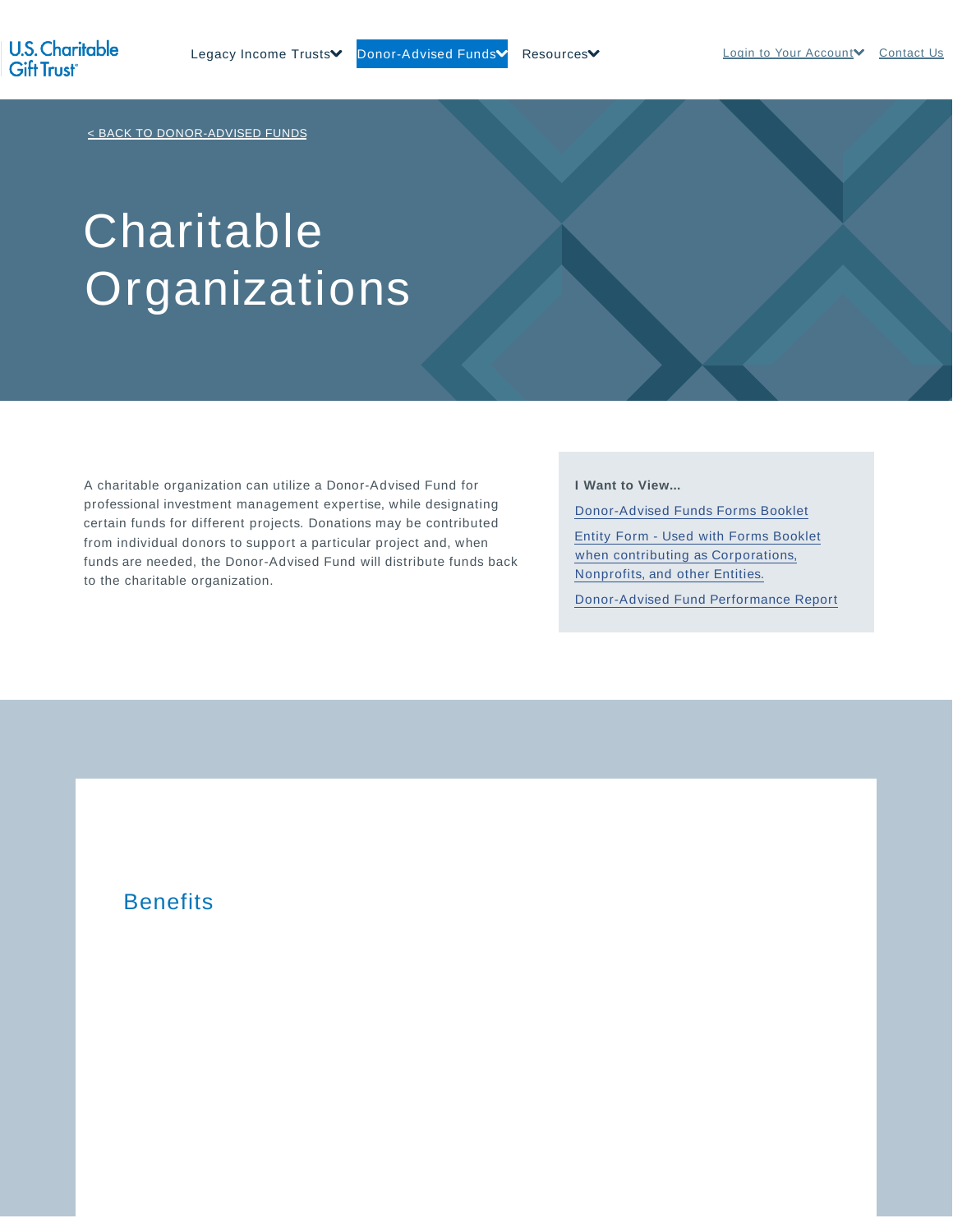- Cost effective and easy to set up with a simple application
- Flexibility with naming the account (e.g., The Save the Wildlife Project Fund)
- We handle the record keeping and administrative work and send acknowledgement letters to Donors for their gift
- Grants can easily be made with online gifting
- Separate certain donations for a project within a charitable organization
- Professional investment management from Eaton Vance, whose history dates to 1924

To learn more, please contact Charitable Marketing at 800-836-2414.

Have concentrated stock, mature capital gains, or appreciated assets?

Get in touch to learn more about how the U.S. Charitable Gift Trust fits into your overall wealth planning strategy.

CONTACT US

#### Accessibility Privacy and Security Contact **Contact Contact Contact Contact Contact Contact Contact Contact Contact** Print page



To report a website vulnerability, please go to Responsible Disclosure.

Eaton Vance is part of Morgan Stanley Investment Management, the asset management division of Morgan Stanley.

**O** This image indicates content designed specifically for Financial Advisors / Investment Professionals. This material is not to be used with the public.

© Eaton Vance Distributors, Inc. All rights reserved. Two International Place, Boston, MA 02110.

U.S. Legacy Income Trusts® (Legacy Income Trusts) are pooled income funds established by U.S. Charitable Gift Trust® (Gift Trust), a tax-exempt public charity offering donor-advised funds. All activities of the Gift Trust and the Legacy Income Trusts and the participation of Donors and income beneficiaries in the Legacy Income Trusts are subject to the requirements of state and federal law, the terms and conditions of the applicable Declaration of Trust, the current information statement and /or gifting booklet and the completed forms submitted by each Donor. The Board of Directors of the Gift Trust (Board of Directors) reserves the right to modify the program of the Gift Trust and the Legacy Income Trusts at any time, subject to the provisions of the applicable Declaration of Trust and state and federal law. Any contribution to the Gift Trust or a Legacy Income Trust, once accepted by Eaton Vance Trust Company (Trustee), represents an irrevocable commitment. Contributions cannot be rescinded or changed, and are subject to the exclusive legal control of the Gift Trust, the Trustee